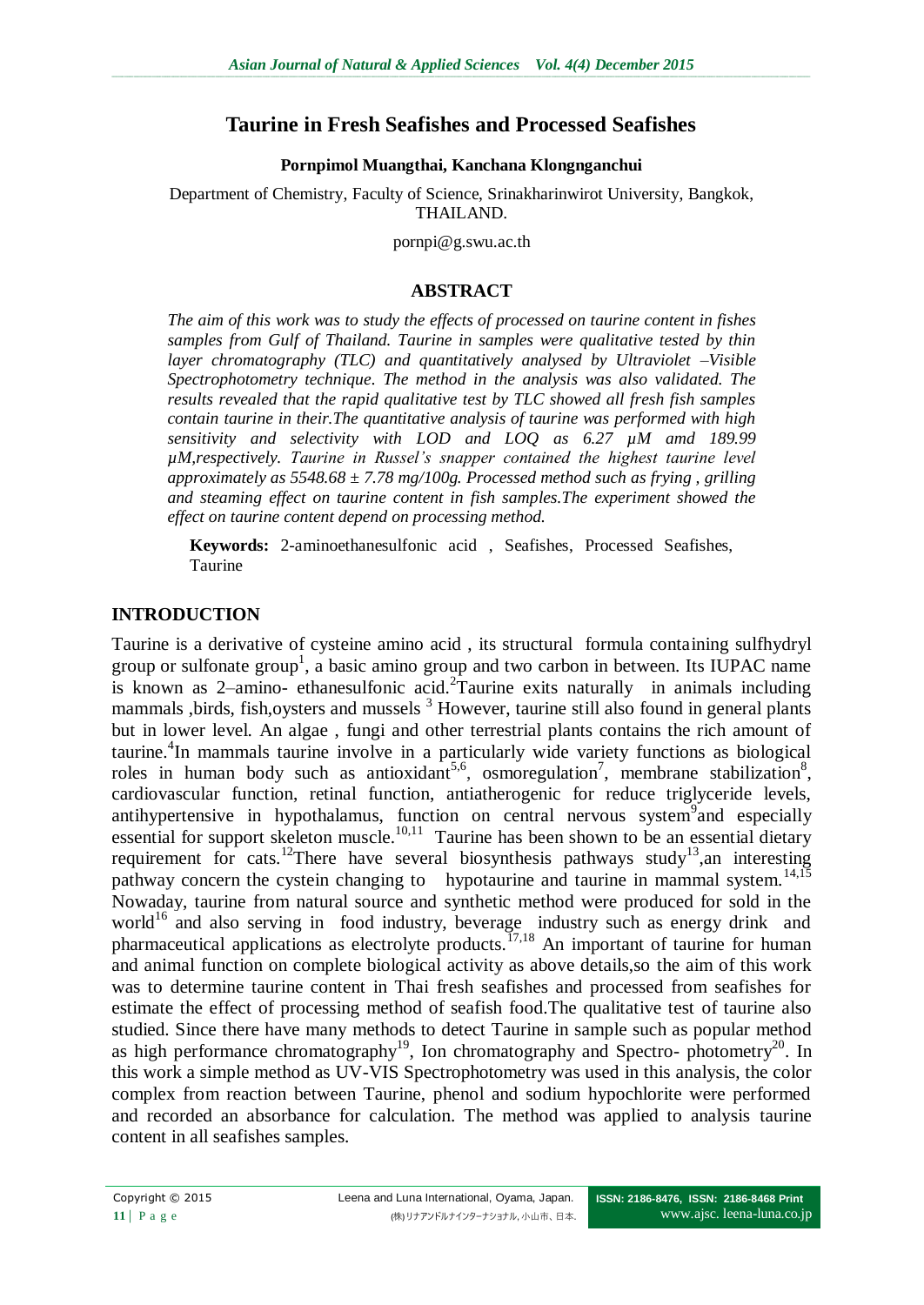### **MATERIALS AND METHODS**

#### **Chemicals and Apparatus**

Taurine standard (2-aminoethanesulfonic acid)(AR grade) was purchased from Fluka. *0*- Phthaldialdehyde (OPA) (AR grade). Phenol, sodium hypochlorite solution (10–15 %), sodium bromide, sodium phosphate tribasic dodecahydrate, sodium hydroxide, hydrochloric acid was purchased from Sigma Aldrich Chemical Corp. (St. Louis, MO, USA). Propanol, glacial acetic acid, ethanol, methanol were purchased from Carlo Erbra. Trichloroacetic acid, Ninhydrin solution was purchased from BDH. Ready coated silica plate was from Na cherey– Nagel, Sil-G/UV254, microcap (Vertical).

### *Fish samples*

*Fresh fish samples*: Fish samples such as Silver tiger fish (*Datniodes polota*), Target fish (*Terapon jarbua*) ,Whitespotted spinefoot (*Siganus canaliculstus*), Russell's snapper ( *Lutinus russelli*) *,* Yellow stripe scad ( *Selaroides leptolepsis*) *,*Silver sillago (*Sillago sihama*) *,* Giant seaperch ( *Lates calcarifer*), Silver pomfret ( *Pampus argenteus*),Sharptooth snapper( *Pristipomoides typus*)

And Longtail tuna( *Thunnus tonggol*). All fresh fish samples were purchased from Ban Pae fresh market, Rayong Province.The fishermen from this area got all fresh fish from east seashore, area Gulf of Thailand.

*Processed Fish samples*: All fresh fishes were cooked as normally for food by frying in vegetable oil, grilling and steaming.

#### *Preparation of sample for taurine analysis*

Fresh samples and processed samples were chopped and weighed approximately as 5.xxxx g and mixed with 10 ml of 5% trichloroacetic acid solution. Then the mixtures were heated at  $60^{\circ}$ C for 5 mins. and mixed again with 10 ml of 5 % sodium carbonate solution. After centrifugation at 2000 rpm, the samples solutions were filtered through filter paper (whatman no.1) and collected filtrates and stored in the freezer cabin of refrigerator until analysis.

### *Qualitative Analysis*

The standard taurine solution was prepared as 10 ppm and spot on ready coated silica plate using standard microcapillary (microcap).The standard solution of cystein and methionine were also spot in the same plate for compare the  $R_f$  Value. The TLC plate was placed into chromatographic tank that contain the mobile phase solvents.In this work the 3 solvent systems as following:

(modified from : Moua etal.,  $2002^{21}$ ) were studied.

system 1: butanol : glacial acetic acid: ethanol : water (4:2:3:3)

system 2 :propanol: water : glacial acetic acid: ethanol (5.2: 2 : 2 : 0.8)

system 3: butanol : glacial acetic acid: water  $(4:1:1)$ 

The spot on each chromatogram were detected by spraying with ninhydrin reagent. The extracted solution from samples were also spot on the same Plate, compare with taurine standard for qualitative check before analysis.

### *Quantitative analysis*

*Part 1. Preparation of standard calibration curve*.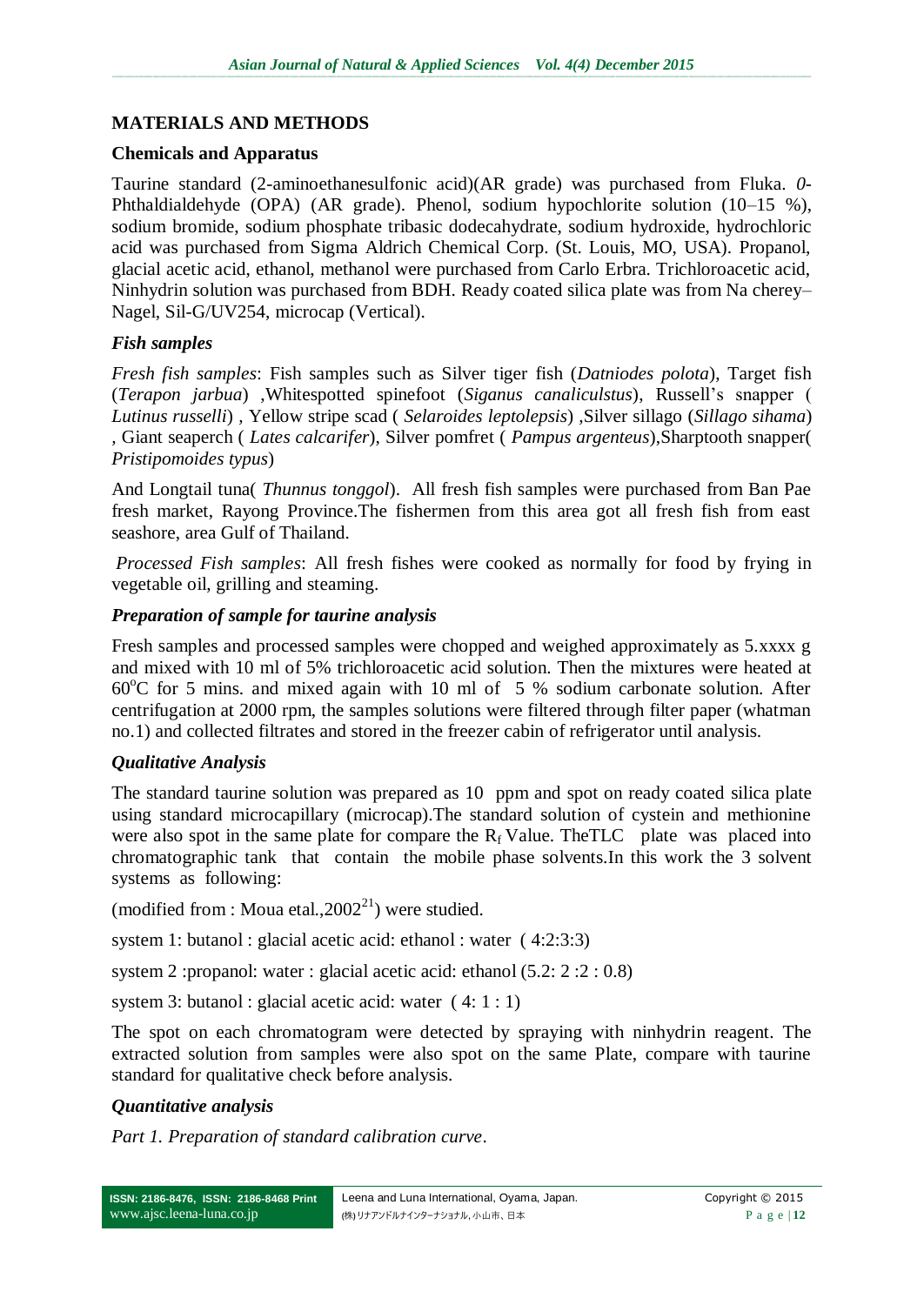The method was modified from Nejdi.,et al.,(2013). The standard taurine solution was prepared as series concentration in the range of 10 mM – 100 mM. Then each standard solution was pipetted 1 ml into micro test tube, mixed with 1 ml of 20 mM phosphate buffer (pH 10) , 1 ml of 200 mM phenol solution and 1 ml of 1000 mM sodium hypochlorite solution. Each tube was ready mixed again by Vortex mixture and left at room temperature for 10 mins. before heated at  $60^{\circ}$ C for 30 mins. The blue complexed solutions were measured an absorbance at 630 nm. The standard calibration curve of taurine was plotted between standard taurine concentration and absorbance value.

## *Part2.Method of validation*

The method for analysis taurine by spectrophotometry was validated by analysis of limit of detection (LOD) and limit of quantitation (LOQ) The calculation LOD , LOQ using the following equation as

| $LOD = 3SD/mean$<br>$\ldots \ldots \ldots \ldots 1)$           |  |
|----------------------------------------------------------------|--|
| $LOQ = 10SD/mean$<br>$\ldots \ldots \ldots \ldots \ldots$ . 2) |  |

## *Part 3. Analysis of taurine in samples.*

The filtrate of fresh fish and processed fish samples were treated as taurine standard solution (as part 1). The blue complex of samples were recorded an absorbance and compared with the standard calibration curve in part 1 to calculated taurine content in samples.

## Statistical analysis

All determinations were carried out at least five replicates, except in validation method the ten replications were applied and values were averaged. For all statistics, ANOVA and Microsoft Excel were used for calculate and graph presentation in this work.

# **RESULTS AND DISCUSSION**

## *Qualitative analysis*

After study the mobile solvent systems for three systems as system  $1 -$  system 3, the result showed as in Fig 1.



Figure 1. Chromatogram of standard taurine, cystein and methionine

Note: A = chromatogram of taurine from solvent 1 B = chromatogram of taurine from solvent 2  $C =$  chromatogram of taurine from solvent 3

 $I = c$ ystein,  $II =$  methionine and  $III =$  taurine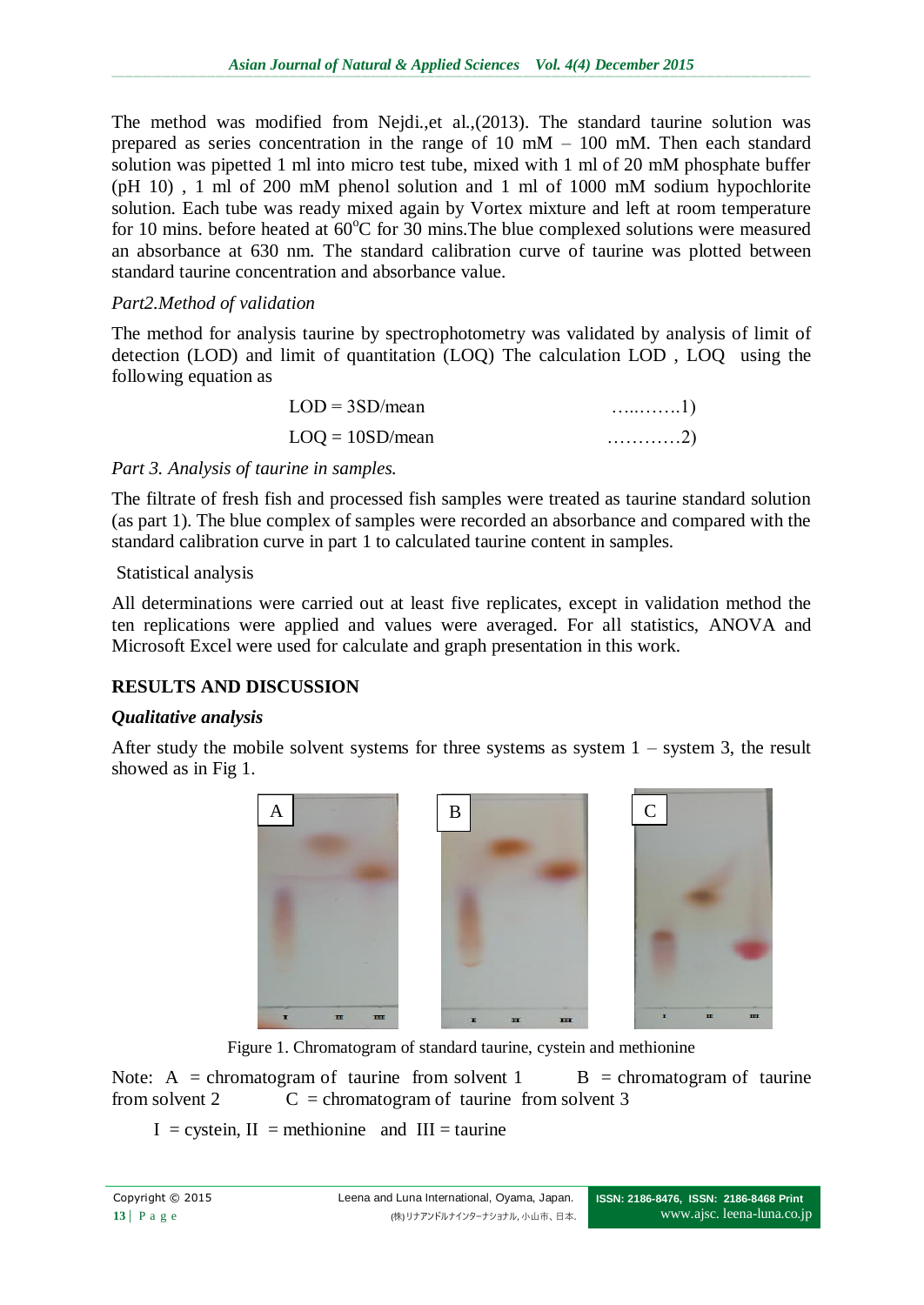The result from Thin layer chromatography for study the optimum mobile phase solvent systems for separation of taurine from an importance amino acid such as cysteine and methionine showed that the mobile phase system of propanol: water : glacial acetic acid: ethanol (5.2: 2 :2 : 0.8) should be the optimum mobile solvent systems for separate the amino acid as cysteine which was an importance precursor of taurine and methionine as the structural containing sulfur containing amino acid. The extracted sample from samples were tested by TLC and using the mobile phase system as propanol: water : glacial acetic acid: ethanol (5.2: 2 :2 : 0.8) for develop chromatogram and the example of TLC chromatogram showed in Fig2 .



Figure 2. Chromatogram of standard taurine and fish sample develop in

propanol: water : glacial acetic acid: ethanol =  $5.2: 2: 2: 0.8$ 

Note :  $1 = \text{c}$  = cystein,  $2 = \text{methionine}$ ,  $3 = \text{taurine } 4$ ,  $5 = \text{sample}$ 

The TLC chromatogram of sample from fish samples showed taurine spot , this presented that sample contained taurine in it. However, all samples were qualitative tested as the same method to check the existence of taurine before further quantitative analysis of its content in samples.

### *Quantitative analysis*

The preparation of standard calibration curve showed the good linearity (Figure 3) with the regression equation as  $y = 0.0933x$ , correlation coefficient as 0.9999.



Figure 3. Standard calibration curve of standard Taurine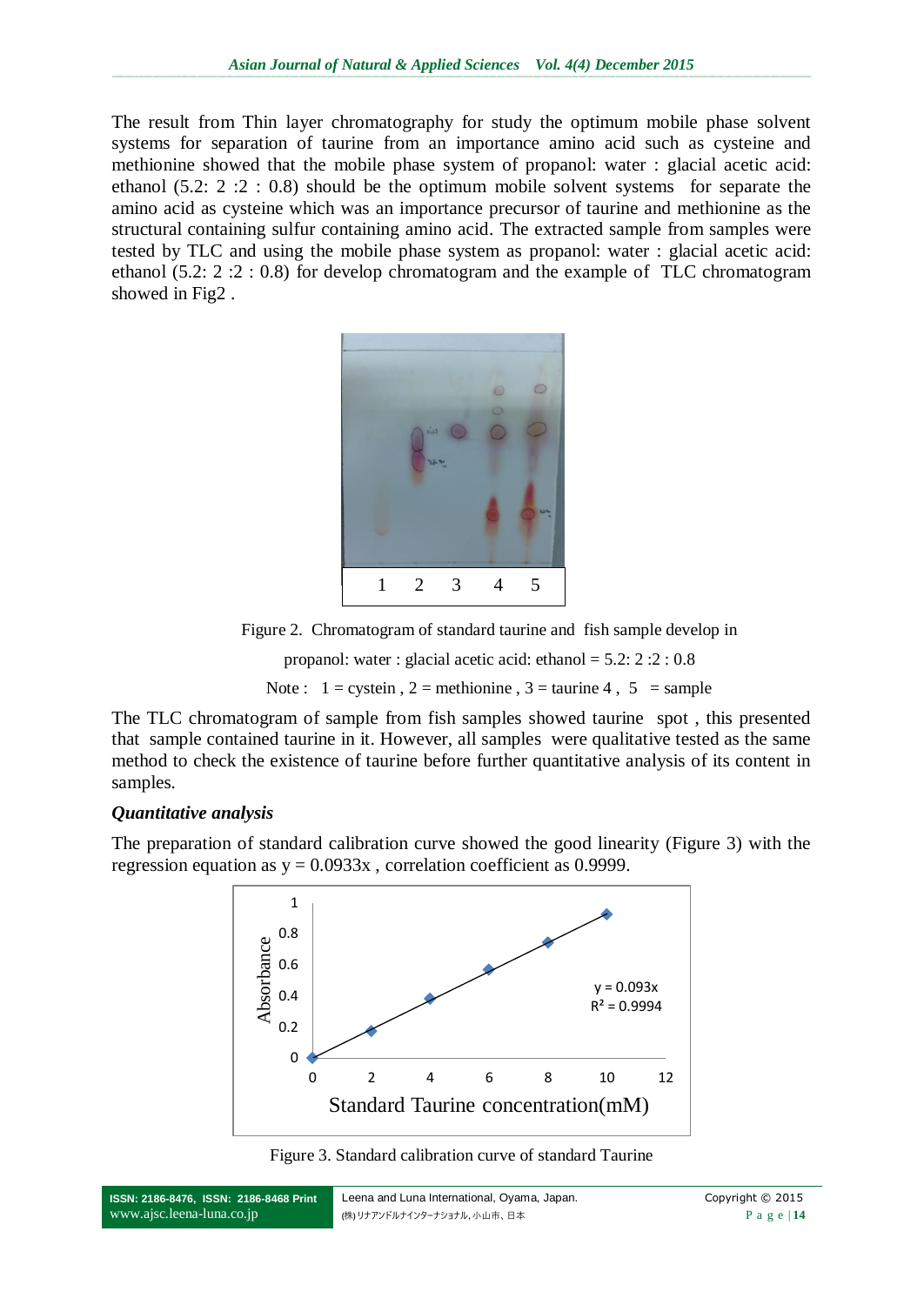The method for analysis taurine by UV-VIS spectrophotometry was validated and revealed the limit of detection (LOD) and limit of quantitation(LOQ) as  $6.27 \mu M$  and 189.9  $\mu M$ respectively. This method showed high sensitivity with good selectivity for determination of taurine content in sample.

After the fish samples were prepared to sample solutions and followed the qualitative checked as part of qualitative analysis. The all samples showed that all samples contained taurine, so the samples were analysed taurine content. The quantitative analysis followed as in quantitative analysis step and the absorbance of colored complex reactions were recorded. Taurine content in those samples were calculated by regression equation from the standard calibration curve(Figure 3). The results of fresh seafishes showed in graph (Figure 4). All fresh seafishes contained taurine in the range of  $304.14 \pm 5.66 - 5548.68 \pm 4.23$  mg/100g,the fresh fish sample F4 name as Russell's snapper ,showed the highest taurine content.



Figure 4. Taurine content in fresh fish samples

Note:

- F1 = Silver tiger fish (*Datniodes polota*)
- F2 = Target fish (*Terapon jarbua*)
- F3 = Whitespotted spinefoot (*Siganus canaliculstus*)
- F4 = Russell's snapper ( *Lutinus russelli*)
- F5 = Yellow stripe scad ( *Selaroides leptolepsis*)
- F6 = Silver sillago (*Sillago sihama*)
- F7 = Giant seaperch ( *Lates calcarifer*)
- F8 = Silver pomfret ( *Pampus argenteus*)
- F9 = Sharptooth snapper( *Pristipomoides typus*)
- F10= Longtail tuna( *Thunnus tonggol*)

All processed seafish samples showed taurine content as in fig 5.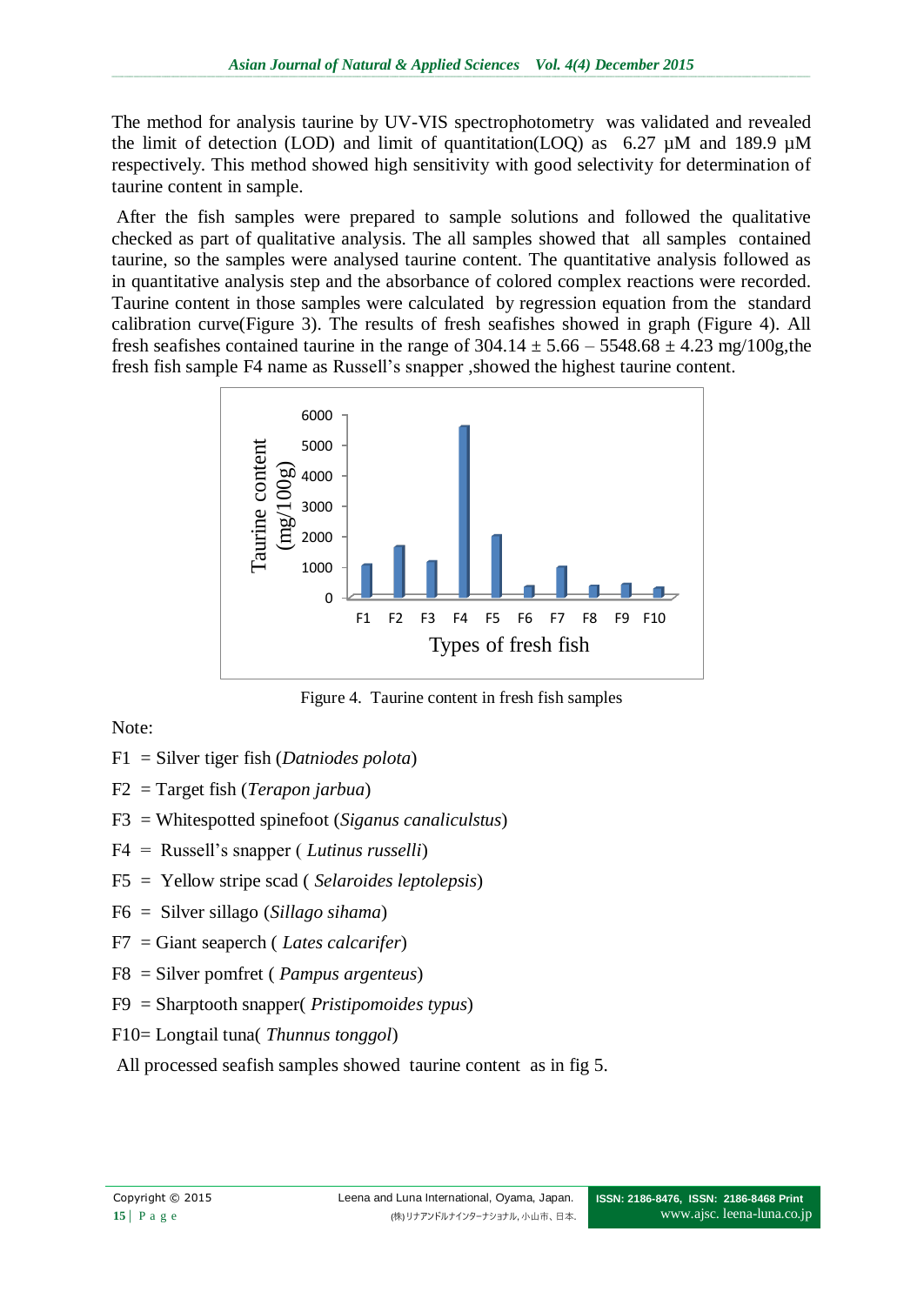

Figure 5 Taurine content in processed fish samples

Note :

- PS1 = Processed fish of Silver tiger fish
- PS2 = Processed fish of Target fish
- PS3 = Processed fish of Whitespotted spinefoot
- PS4 = Processed fish of Russell's snapper
- PS5 = Processed fish of Yellow stripe scad
- PS6 = Processed fish of Silver sillago
- PS7 = Processed fish of Giant seaperch
- PS8 = Processed fish of Silver pomfret
- PS9 = Processed fish of Sharptooth snapper
- PS10= Processed fish of Longtail tuna
- $P1$  = method of cooking as frying
- $P2 =$  method of cooking as grilling
- $P3$  = method of cooking as steaming

The result of taurine content in each sample showed the same trend and depend on method of cooking process.

This work showed the method to analysis taurine by qualitative test as screening test.The result from the referred part could rapidly checked the presentation of taurine in sample by thin layer chromatography, which using 3 mobile phase systems. The developing mobile phase system as propanol: water : glacial acetic acid: ethanol in the ratio of 5.2: 2 :2 : 0.8 was the optimum mobile solvent systems for separation ,because that system could separated the amino acid in sample as cysteine which was an importance precursor of taurine. However, the methionine amino acid was also completely separated from taurine too. After, the quantitative analysis of taurine by the ultraviolet visible spectrometry , taurine could reacted with phenol solution and sodium hypochlorite as the scheme in figure 6.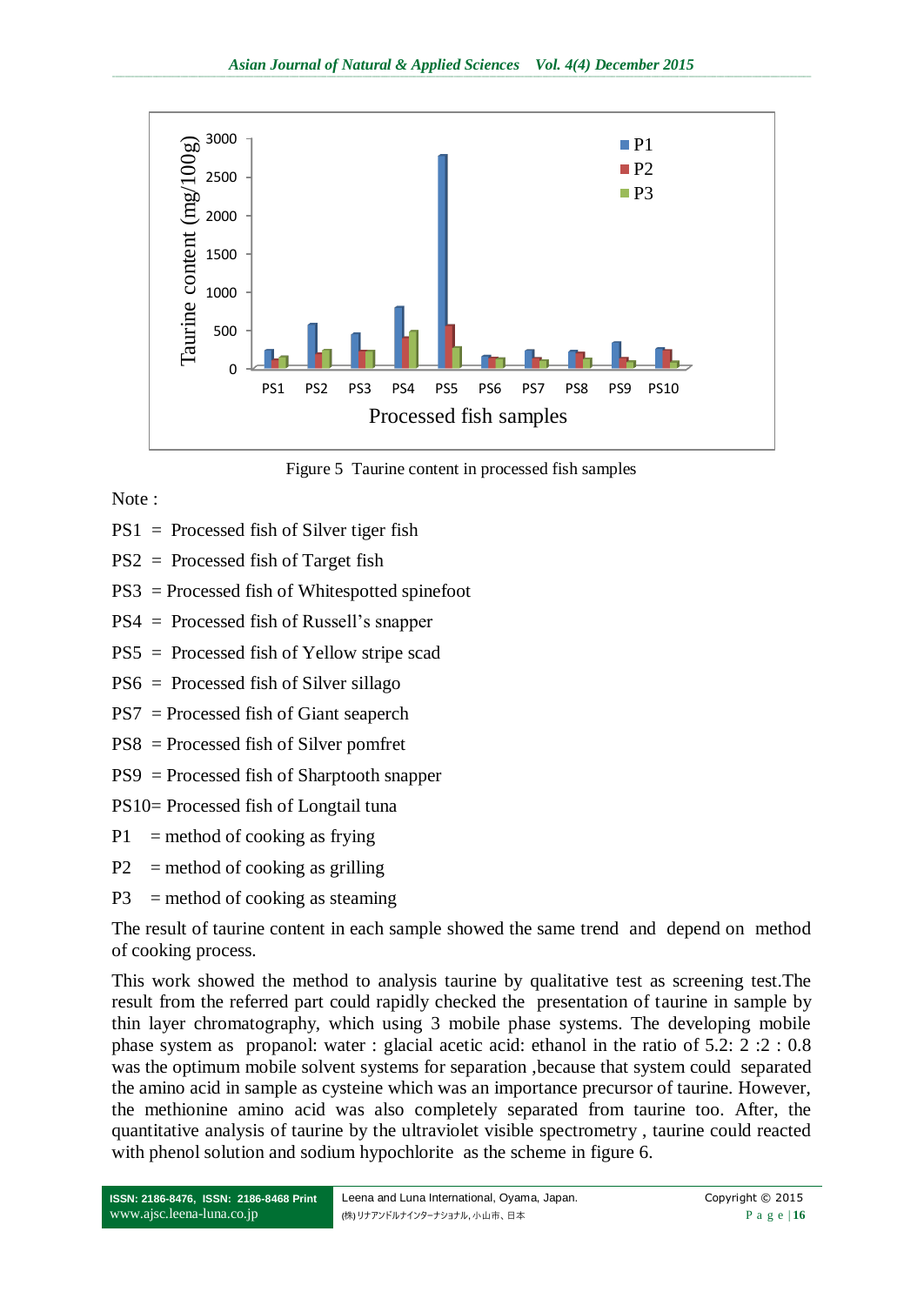

Figure6. Reaction between taurine , hypochlorite and phenol (modified from [20])

The indo- phenol blue complex was the products from the above reaction.It showed the specific reaction, this support the experimental of Nejdl. et al.,(2013). However, this work also studied the validation of the method such as LOD and LOQ.The LOD and LOQ from this modification method of taurine analysis gave the better value as 6.27 and 189.99µM. After this method was used to analyse the quantity of taurine in all seafish samples as in figure 4 ,the taurine in F4 sample showed the highest value. The F4 is Russell's snapper ( *Lutinus russelli*) , it is a local seafish found in gulf of Thailand and popular as food for local people since its cheaper prices than many types of seafish such as F7 Giant seaperch ( *Lates calcarifer*) ,F8 Silver pomfret ( *Pampus argenteus*) ,F9 Sharptooth snapper( *Pristipomoides typus*) and F10 Longtail tuna( *Thunnus tonggol*).However, there has no report about taurine in these seafish samples ,but this result gave a good data for select type of fish for food and also showed the new knowledge that some fish which was not popular in the sold market as Mackerel also contains high taurine level<sup>3</sup>. Taurine was claimed in Mackerel about 9.295 g/ kg or approx. 929.5 mg/ $100g^{22}$ .

The taurine in processed seafishes by normally cooking as grilling , frying and steaming also showed the different taurine value. The method to cook seafish samples effect on taurine content in sample , by the way cooking by frying method could save taurine in sample better than the others methods.The result from figure 5, all seafish samples that cook by frying method showed the same trend to maintain taurine content in their samples more than grilling and steaming methods. This result support the work from Spitze et al., $(2003)^{23}$  and Hickman.M.A.et al., $(1990)^{24}$ , that referred the influence of cooking method on taurine content. This process relate to the nature of taurine that high soluble in water $^{25,26}$ , so it can easily leak through water when food was placed into water medium.The cooking method that minimize taurine loss should not boiling or steaming in water.However,the result in taurine analysis in this work strongly support the usefulness of eating seafood which human body will also got an importance compound as taurine not only got the benefit from fatty acid<sup>3</sup>.

## **CONCLUSIONS**

This work presented the simple method as spectrophotometry technique in taurine analysis by reaction between taurine and hypochlorite reagent to form taurine chloramines followed by phenol reagent that change to indigo complex solution. This high sensitivity and selectivity method was applied to quantify taurine content in all fresh fishes and processed fishes. The samples were screening tested by thin layer chromatography for possible check the present of taurine in sample before analysis theirs content in sample.After the screening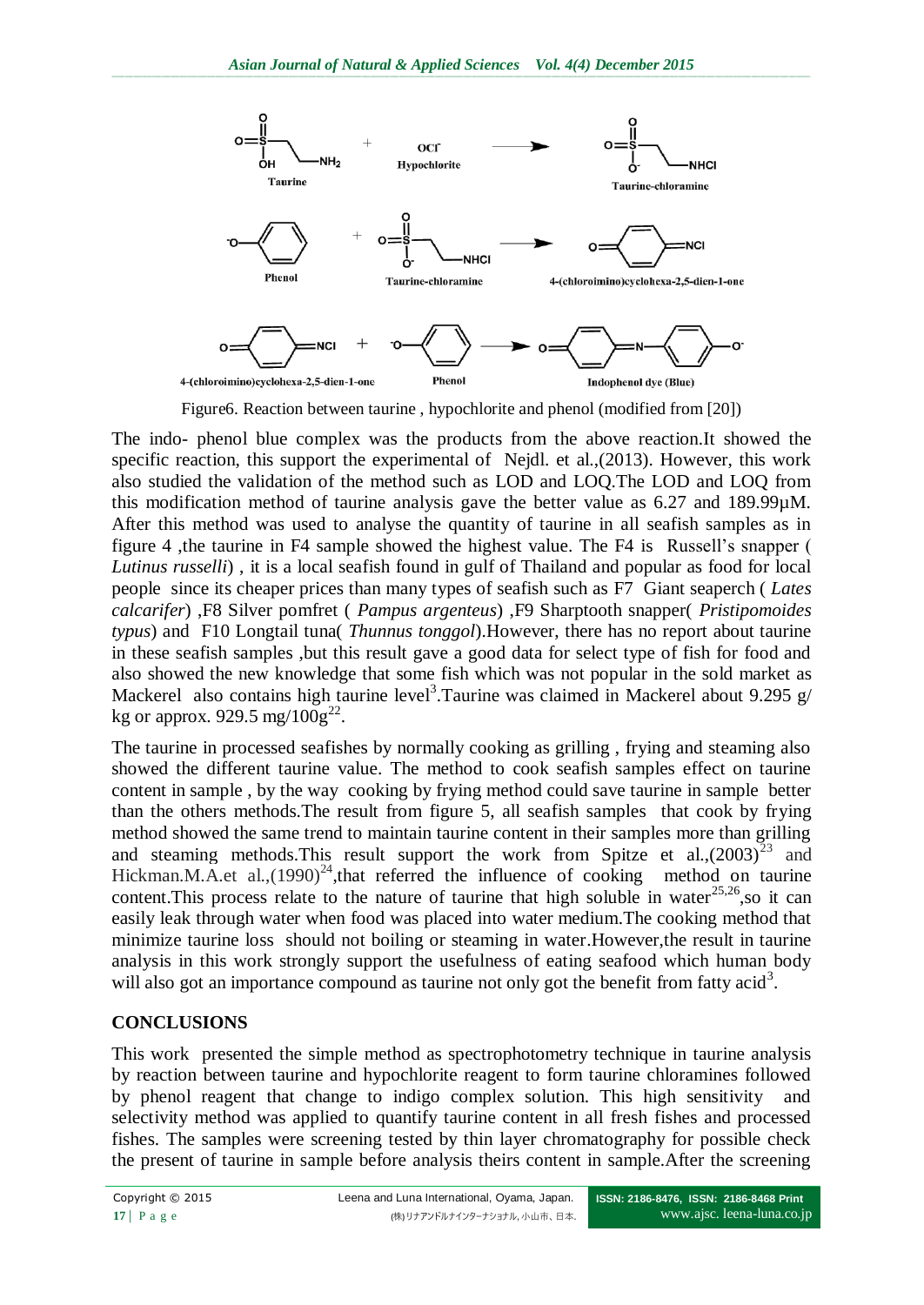test , all fresh fishes samples approximately 10 types showed the taurine in them, and taurine content contained in Russell's snapper fish in the highest value.This fish was cheap but contains high taurine content,that is interesting for people to eat it. The processed of cooking as frying, grilling and steaming effect on taurine content. The way of cooking also showed the more loss of taurine content when the fish sample more contact to water such as steaming. From the all results proved taurine could be found in sea fish samples especially in fresh fish , the cooking method used to processed sea fish to food effect on taurine content.

### **ACKNOWLEDGEMENTS**

This research was supported by grants funded no 022/2558 by Strategic Wisdom and Research Institute of Srinakharinwirot University. The authors thank the Faculty of Science, Srinakharinwirot University for providing an importance instruments for experiment.

### **REFERENCES**

- [1]. Bittner, S., et al. (2005). Γ-L-glutamyltaurine. *Amino Acids, 28* (4): 343–356.
- [2]. Carey, F.A. (2006). *Organic Chemistry* (6th ed.). New York: McGraw Hill.
- [3]. Elizabeth K.L. (2013). Health benefits of seafood; Is it just the fatty acids? *Food Chemistry,140*(3): 413-420.
- [4]. Brosnan, J., & Brosnan, M. (2006). The sulfur-containing amino acids: an overview *Journal of Nutrition*.*136* (6Suppl) :1636S–40S.
- [5]. Huxtable, R.J. (1992). Physiological actions of taurine. *Physiological Review, 72* (1): 101–163.
- [6]. Gürer, H., et al. (2001). Antioxidant effect of taurine against lead-induced oxidative stress. *Archives of Environmental Contamination and Toxicology*,*41* (4): 397–402.
- [7]. Morales. H.P., & Schousboe.A,(1997). Role of taurine in osmoregulation in brain cells: Mechanisms and functional implications, *Amino Acids, 12*(3-4): 281-292.
- [8]. Birdsall, T.C.,(1998). Therapeutic applications of taurine, *Alternative Medicine Review* , *3* (2): 128-136.
- [9]. Yang, H.J., et al. (2013). Dietary taurine can improve the hypoxia-tolerance but not the growth performance in juvenile grass carp Ctenopharyngodon idellus. *Fish Physiology Biochemistry*. *39* (5): 1071–1078.
- [10]. Bouckenooghe, T., et al. (2006). Is taurine a functional nutrient?.*Current Opinion in Clinical Nutrition and Metabolic Care* . *9* (6): 728–33.
- [11]. Huxtable, R.J. (2000). Expanding the circle 1975–1999: Sulfur biochemistry and insights on the biological functions of taurine. Taurine 4: Taurine and excitable tissues. *Advances in Experimental Medicine and Biology*, *72* (1): 101–163.
- [12]. Knopf, K., et al.(1978).Taurine.An essential nutrient for the cat. *Journal of Nutrition*. *108* (5): 773–778.
- [13]. Stipanuk, M.H., et al.(2006).Mammalian cysteine metabolism:New insights into regulation of cysteine metabolism . *Journal of Nutrition. 136* (6):1652S–1659S.
- [14]. Cavallini, D.(1956). *Metabolisme de la cystamine.* Colloque sur la Biochimie du Soufre, Roscoff, France.